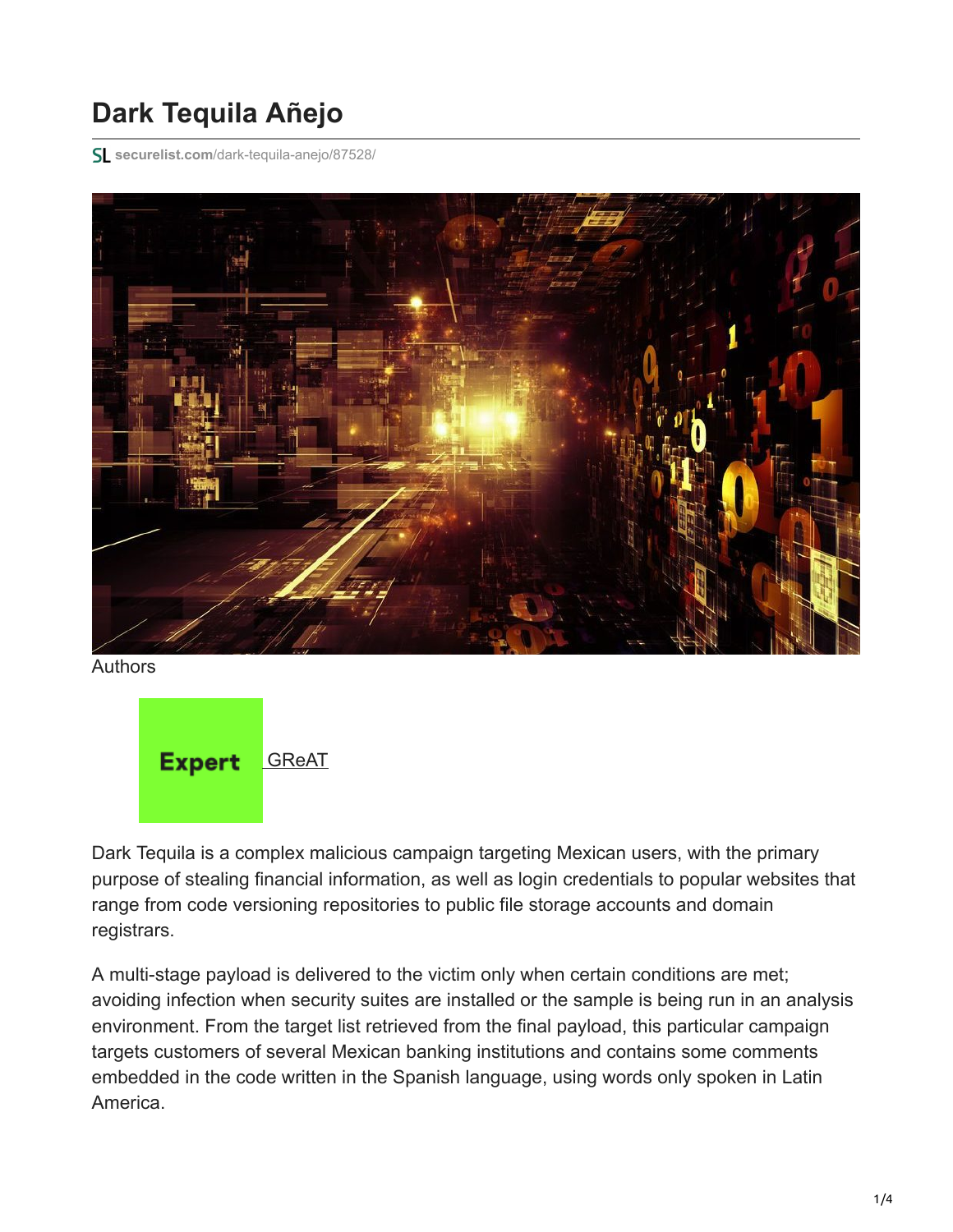Most of the victims are located in Mexico. The campaign has been active since at least 2013, so it is a very 'añejo' (mature) product. There are two known infection vectors: spearphishing and infection by USB device.

The threat actor behind it strictly monitors and controls all operations. If there is a casual infection, which is not in Mexico or is not of interest, the malware is uninstalled remotely from the victim's machine.

```
CloseHandle = {void { _stdcall *) (HANDLE) ) :: CloseHandle;
hObject 1 = (void *)beginthreadex(0, 0, monitor_usb_devices, 0, 0, 0);
::CloseHandle(hObject 1);
if (hObject_1)LOBYTE(disk name) = 'A';
  for { i = GetLogicalDrives }; i : i >>=1 }
    if (i 8 1)*(DWORD *) RootPathName = 0;
      v49 = 0:
      v6 = decrypt_str_8(4);
      snprintf(RootPathName, 8, v6, (char)disk name);
      if ( GetDriveTypeA(RootPathName) == DRIVE REMOVABLE )
        append_i tem(1) ;
    LOBYTE(disk_name) = (_BYTE)disk_name + 1;
```


*(Translation for "Abrir la carpeta para ver los archivos" – "Open folder to see files". The word "Archivos" is used by Spanish speakers from Latin America only)*

The Dark Tequila malware and its supporting infrastructure are unusually sophisticated for a financial fraud operation. The malicious implant contains all the modules required for the operation and, when instructed to do so by net command server, different modules decrypt and activate. All stolen data is uploaded to the server in encrypted form.

This campaign modules are as follows: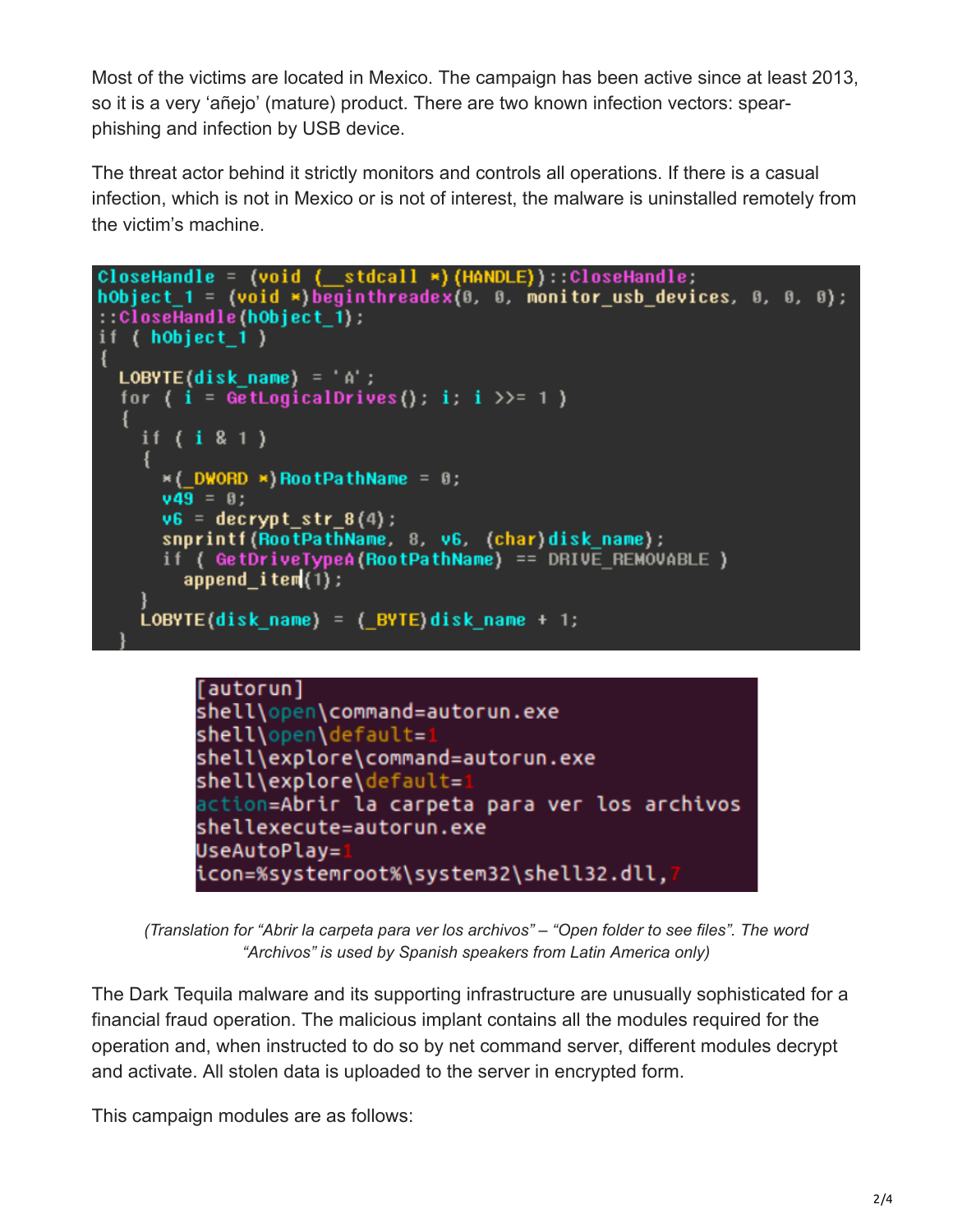- Module 1, which is responsible for communication with the command and control server. It verifies if a man-in-the-middle network check is being performed, by validating the certificates with a few very popular websites.
- $\bullet$  Module 2 CleanUp. If the service detects any kind of 'suspicious' activity in the environment, such as the fact that it is running on a virtual machine, or that debugging tools are running in the background, it will execute this module to perform a full cleanup of the system, removing the persistence service as well as any files created previously on the system.
- Module 3 Keylogger and Windows Monitor. This is designed to steal credentials from a long list of online banking sites, as well as generic Cpanels, Plesk, online flight reservation systems, Microsoft Office365, IBM lotus notes clients, Zimbra email, Bitbucket, Amazon, GoDaddy, Register, Namecheap, Dropbox, Softlayer, Rackspace, and other services.
- Module 4 Information stealer, which is designed to steal saved passwords in email and FTP clients, as well as from browsers.
- Module 5 The USB infector. This copies an executable file to a removable drive to run automatically. This enables the malware to move offline through the victim's network, even when only one machine was initially compromised via spear-phishing. When another USB is connected to the infected computer, it automatically becomes infected, and ready to spread the malware to another target.
- $\bullet$  Module 6 The service watchdog. This service is responsible for making sure that the malware is running properly.

All the described modules are embedded inside the main sample and could be extracted during the analysis process.

The campaign remains active. It is designed to be deployed in any part of the world, and attack any targets according to the interests of the threat actor behind it. Kaspersky Lab detects the campaign as Trojan.Win32.DarkTequila and Trojan.Win64.DarkTequila.

## **Reference hashes:**

4f49a01e02e8c47d84480f6fb92700aa091133c894821fff83c7502c7af136d9 dce2d575bef073079c658edfa872a15546b422ad2b74267d33b386dc7cc85b47

## **Reference C2s:**

https://46[.]17[.]97[.]12/website/ https://174[.]37[.]6[.]34/98157cdfe45945293201e71acb2394d2 https://75[.]126[.]60[.]251/store/

For more information about this campaign, please contact us at [financialintel@kaspersky.com](http://10.10.0.46/mailto:financialintel@kaspersky.com)